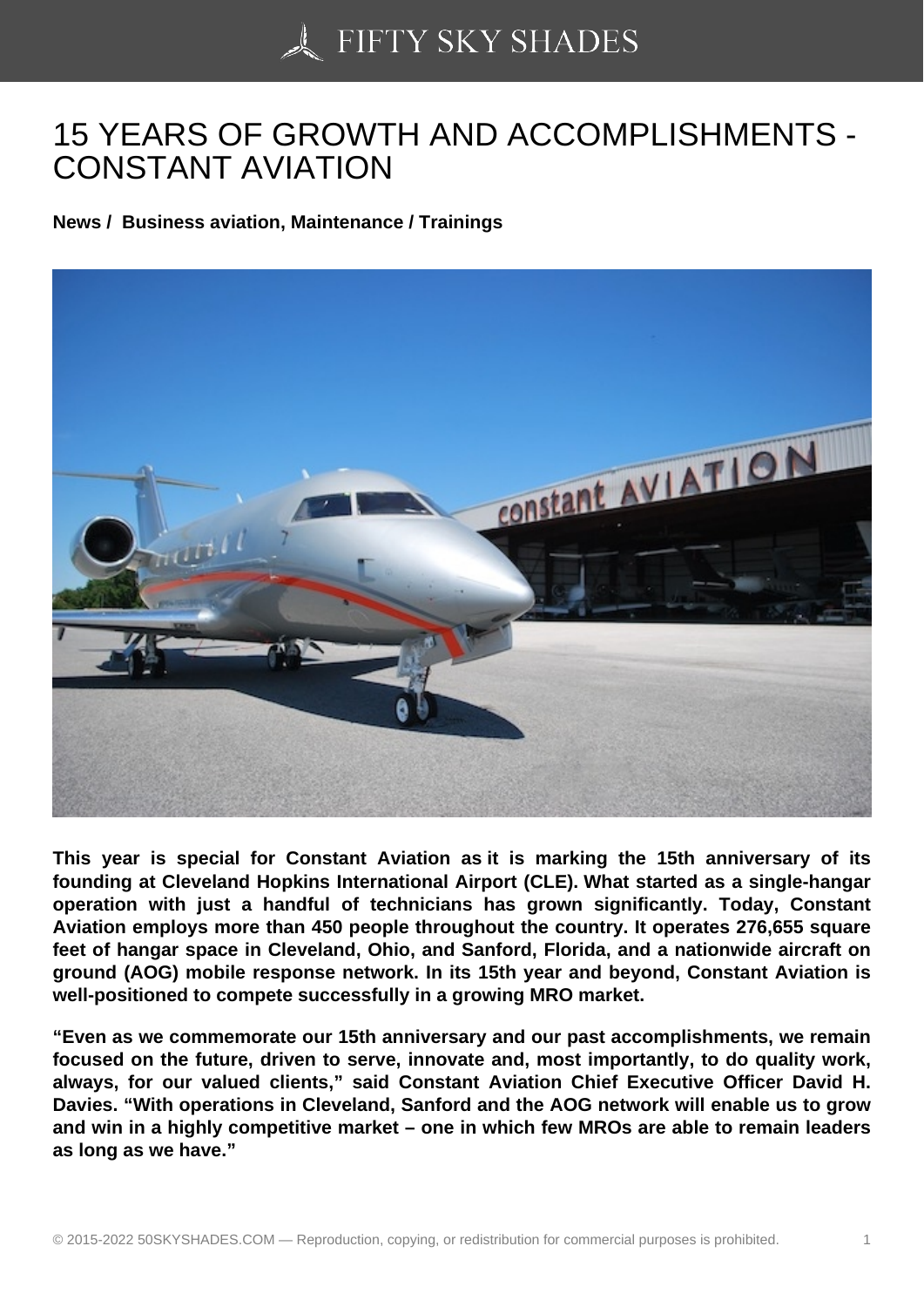

**Since its beginning, Constant Aviation has specialized in major airframe inspections for business jets. Through years of growth and acquisitions, it has expanded its airframe and engine maintenance, avionics, interiors and paint capabilities. The company's accomplishments over the last 15 years include:**

– The nationwide expansion of its AOG mobile response network, which dispatches technicians from 22 cities nationwide to support grounded aircraft in major metropolitan as well as regions with limited access to aircraft maintenance and repair. Constant's AOG team has responded to nearly 40,000 calls for service since 2016.

– The 2017 merger with Nextant Aerospace, a global leader in aircraft and component remanufacturing. This merger gives Constant Aviation access to unmatched engineering and production solutions to address complex accessory and composite issues. In 2020, Nextant and Constant Aviation won the prestigious contract to upgrade the Federal Aviation Administration's (FAA) Flight Program Challenger 604 aircraft.

– The 2017 acquisition of a multi-purpose facility at Orlando Sanford International Airport (SFB), where Constant Aviation can provide full-aircraft painting, complete interior installation, avionics and onsite non-destructive testing (NDT) specialties. The facility, greatly expanded since its acquisition, now has nearly 110,000 square feet of enclosed hangar floor space and can handle aircraft as large as a Gulfstream V or Bombardier Global.

– Securing certifications to service the industry's most popular airframes from leading manufacturers including Gulfstream, Bombardier, Embraer, Cessna, Dassault, Hawker, Beechjet and Nextant.